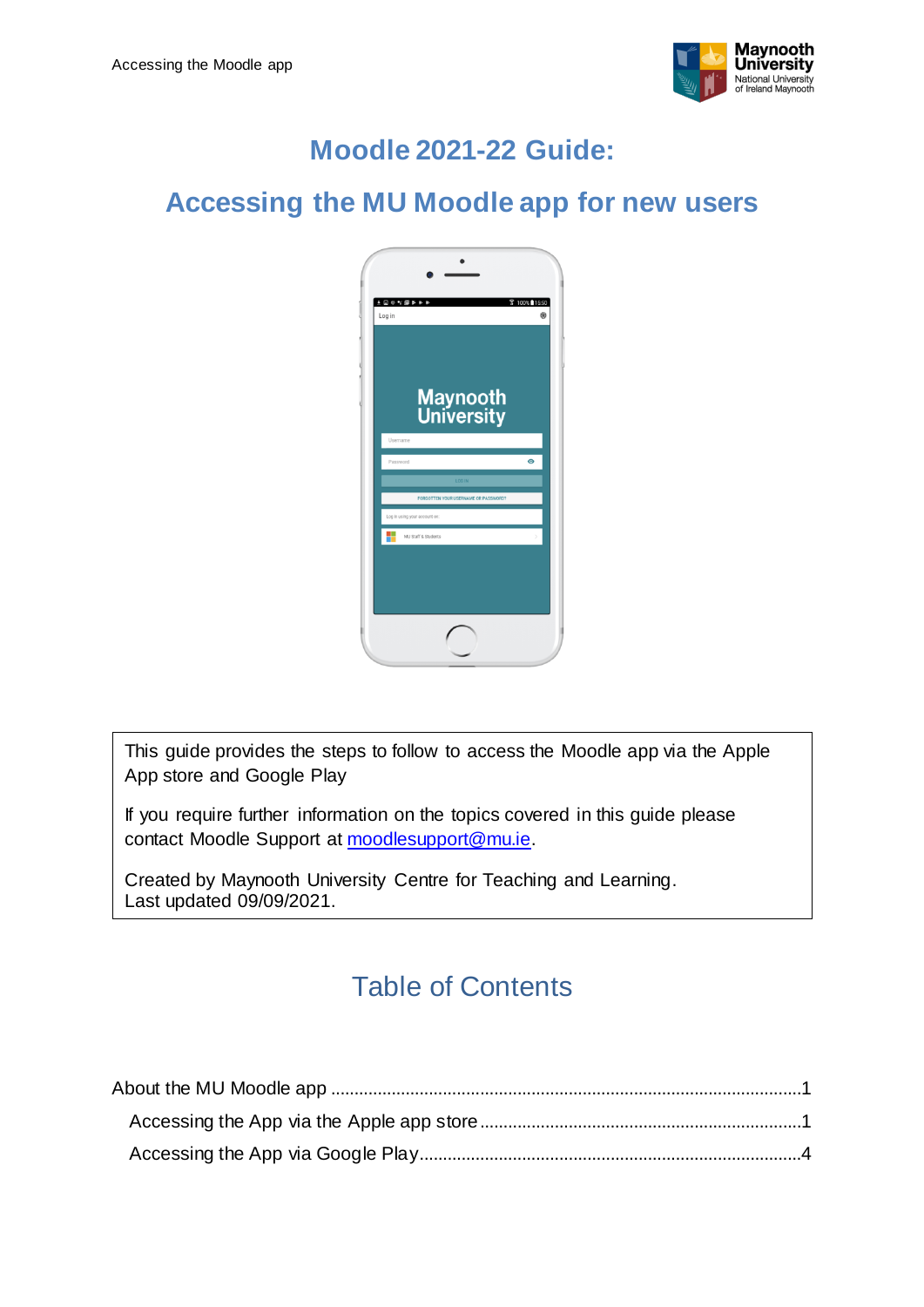

# <span id="page-1-0"></span>**About the MU Moodle app**

With the MU Moodle app, you can:

- **Keep up to date with what's happening** Receive notifications of messages and other events while on the go.
- **Access course content** Browse the content of your courses, both on and offline.
- **Complete course activities** Post in forums, message peers, and participate in quizzes, both on and offline.
- **Download Files** View images, audio, videos and other files from your mobile device offline
- **Track your progress** View your grades and feedback and check completion progress in courses.

#### <span id="page-1-1"></span>**Accessing the App via the Apple app store**



- 1. Open the App store and search for 'MU Moodle'.
- 2. Click on the 'Open' button adjacent to the MU app:



- 3. Follow the on-screen instructions to instal the app.
- 4. Once the app has been installed, click the app icon to launch it:

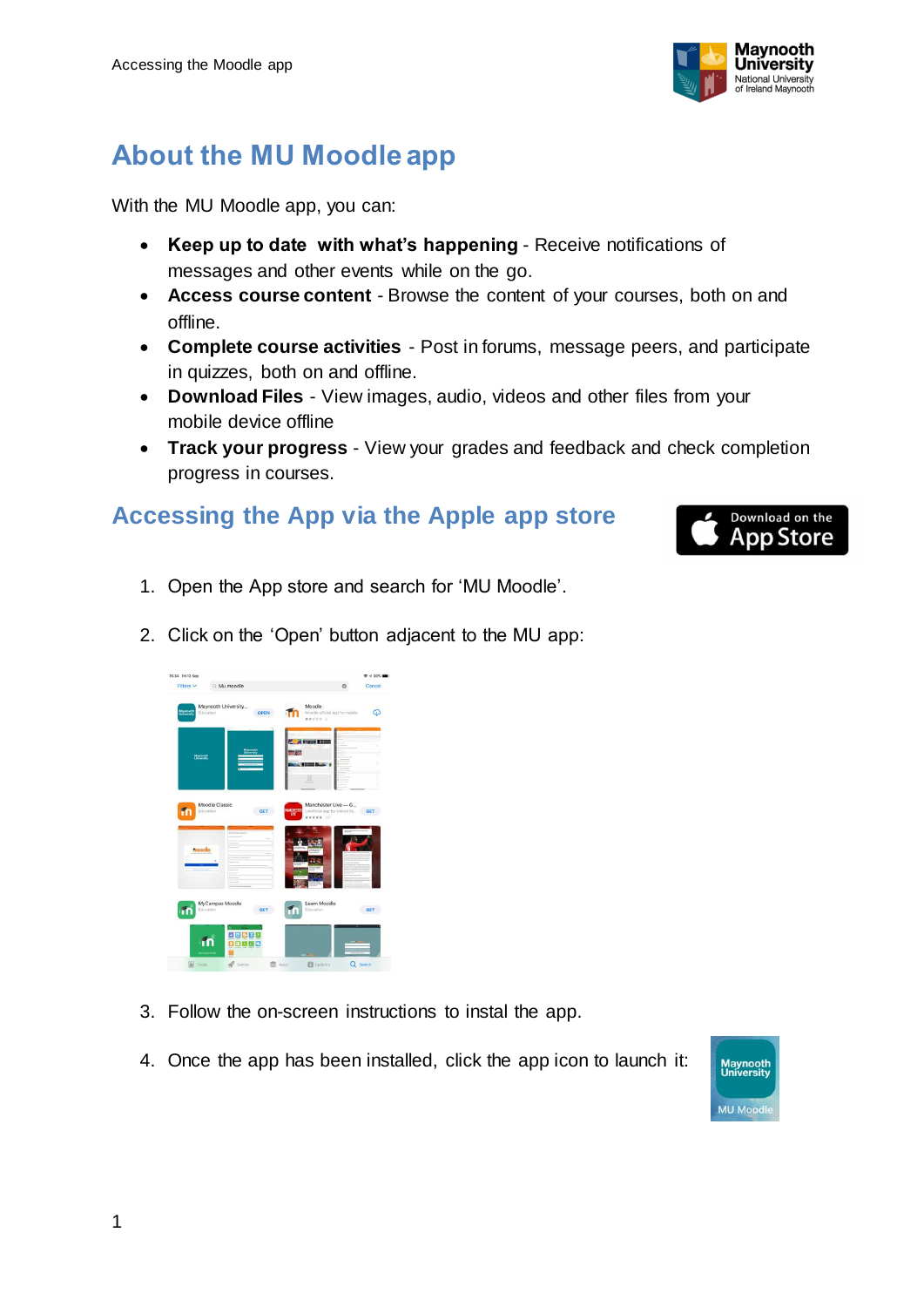

5. To log in, scroll down the screen and click the 'MU Staff & Students' button:



6. The first time that you access the app, you will be re-directed to the Office 365 login page. Enter your MU login details when prompted.

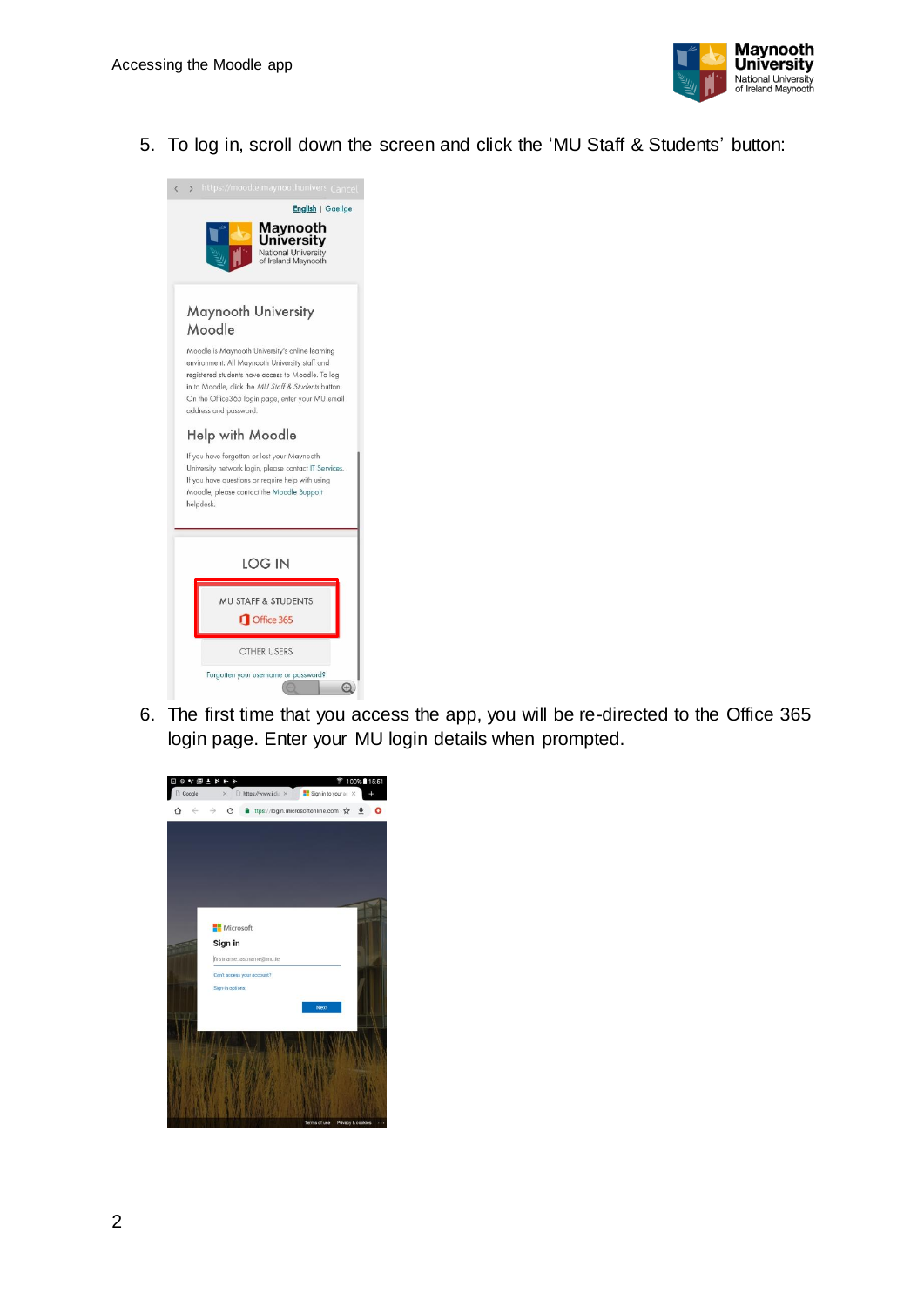

7. You will be asked if you wish to open the page in MU Moodle: Click 'Open':



8. The Moodle app will then launch. To access the app again in the future, click on the app icon:

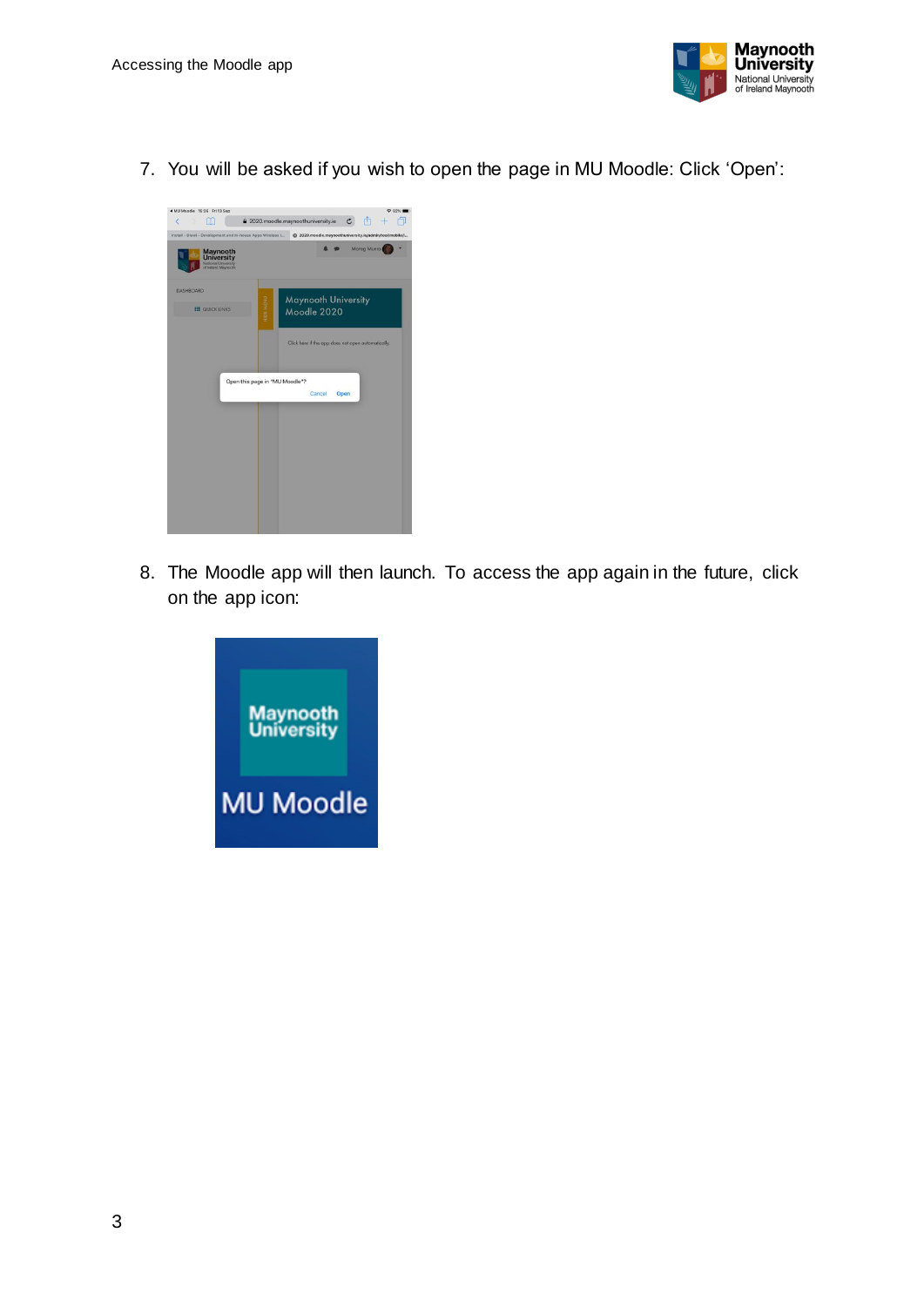

#### <span id="page-4-0"></span>**Accessing the App via Google Play**



- 1. Open the Google play and search for 'MU Moodle'.
- 2. Click 'Install' to install the app, and then follow the on-screen instructions.

| $\leftarrow$                                                                                                                                                                                                   | Q<br>÷                                                                                                                                                             |
|----------------------------------------------------------------------------------------------------------------------------------------------------------------------------------------------------------------|--------------------------------------------------------------------------------------------------------------------------------------------------------------------|
| Maynooth<br>Maynooth<br>University<br><b>University Moodle</b><br><b>Maynooth University</b>                                                                                                                   | <b>Install</b>                                                                                                                                                     |
| PEGI 3 @                                                                                                                                                                                                       |                                                                                                                                                                    |
| 0<br>This app may not be optimised for your device                                                                                                                                                             |                                                                                                                                                                    |
| $-$<br><b>THE R. P. LEWIS</b><br>--<br>$\leftarrow$ Login<br>٠<br>Mayrooth University Mood Q. 1<br>Stehnte<br><b>Maynooth</b><br>University<br>٠<br>Assistance courses<br><b>Maynooth</b><br><b>University</b> | <b>THEFT</b><br>÷.<br>$\Box$<br><b>They download a</b><br>ó<br>d.<br>Countries of<br>$\theta$<br><br>۵<br>$\overline{a}$<br>ö<br>TEST Parker<br>o<br>$\rightarrow$ |
| About this app<br>App for Maynooth University's (MU) virtual learning environment,<br>Moodle.                                                                                                                  |                                                                                                                                                                    |
| Education                                                                                                                                                                                                      |                                                                                                                                                                    |
| Ratings and reviews<br>$\odot$<br>No reviews yet                                                                                                                                                               |                                                                                                                                                                    |
| Developer contact                                                                                                                                                                                              |                                                                                                                                                                    |

3. Once the app has been installed, click 'Open':

|                                              | Uninstall                                     |                                             | Open                               |                      |
|----------------------------------------------|-----------------------------------------------|---------------------------------------------|------------------------------------|----------------------|
| 0<br>You might also like                     | This app may not be optimised for your device |                                             |                                    | →                    |
| ٠<br>duolingo                                | ¢                                             |                                             |                                    |                      |
| Duolingo: Learn<br>Languages Free<br>$4.7 *$ | Google Translate<br>$4.5 *$                   | Learn languages<br>Free - Mondly<br>$4.6 *$ | Microsoft<br>Translator<br>$4.6 *$ | Khan<br>Free<br>4.5: |
| PEGI3 ©                                      |                                               |                                             |                                    |                      |
| What's new<br>Last updated 27 Aug 2019       |                                               |                                             |                                    | →                    |

4. To log in, click the 'MU Staff & Students' button.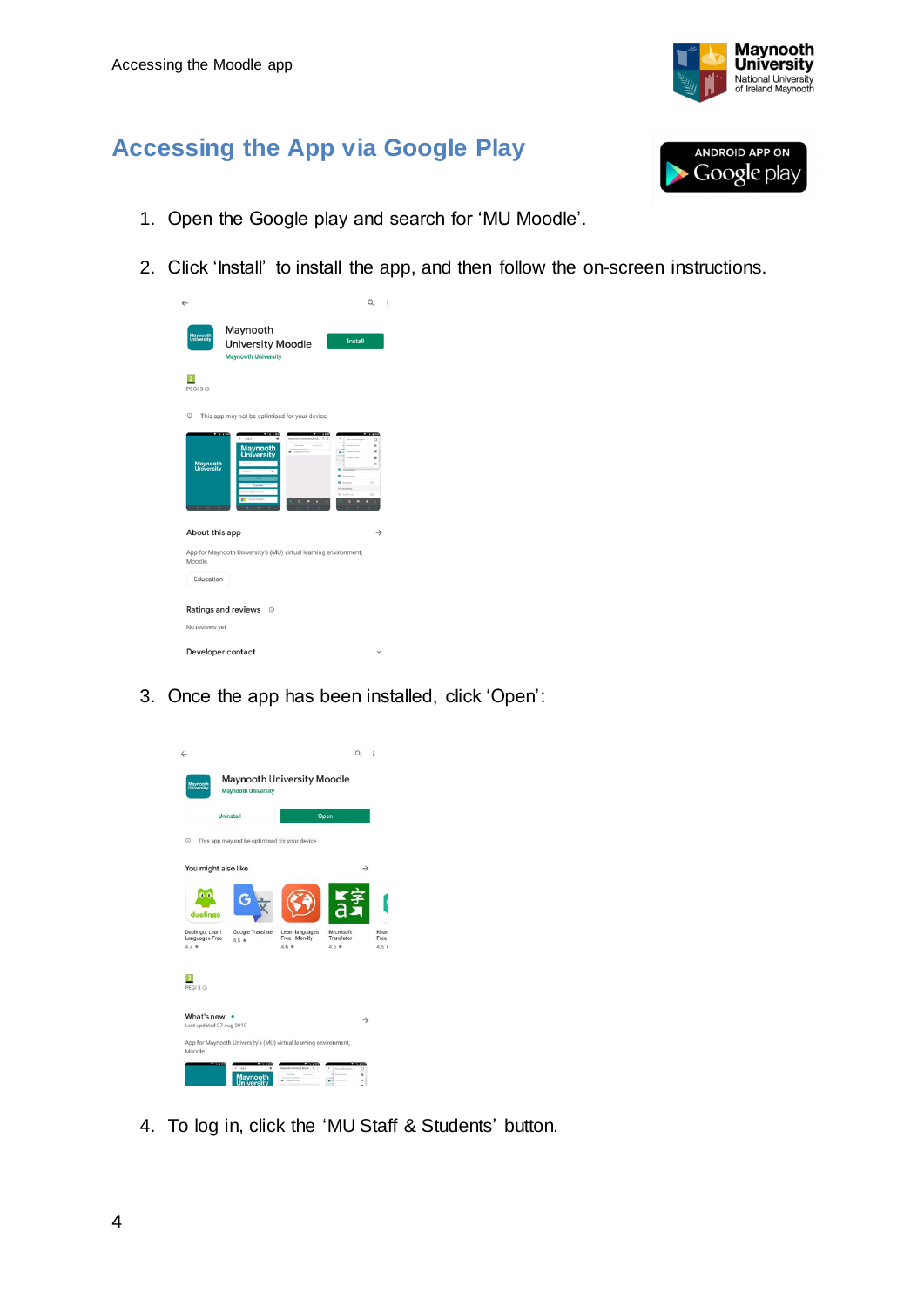

| English   Gaeilge<br>Maynooth<br><b>University</b><br>National University<br>of Ireland Maynooth                                                                                                                                                                                           |
|--------------------------------------------------------------------------------------------------------------------------------------------------------------------------------------------------------------------------------------------------------------------------------------------|
| Maynooth University<br>Moodle                                                                                                                                                                                                                                                              |
| Moodle is Maynooth University's online learning<br>environment. All Maynooth University staff and<br>registered students have access to Moodle. To log<br>in to Moodle, click the MU Staff & Students button.<br>On the Office365 login page, enter your MU email<br>address and password. |
| Help with Moodle<br>If you have forgotten or lost your Maynooth<br>University network login, please contact IT Services.<br>If you have questions or require help with using<br>Moodle, please contact the Moodle Support<br>helpdesk.                                                     |
| LOG IN                                                                                                                                                                                                                                                                                     |
| <b>MU STAFF &amp; STUDENTS</b>                                                                                                                                                                                                                                                             |
| Office 365                                                                                                                                                                                                                                                                                 |
| <b>OTHER USERS</b>                                                                                                                                                                                                                                                                         |

5. The first time that you access the app, you will be re-directed to the Office 365 login page. Enter your MU login details when prompted.